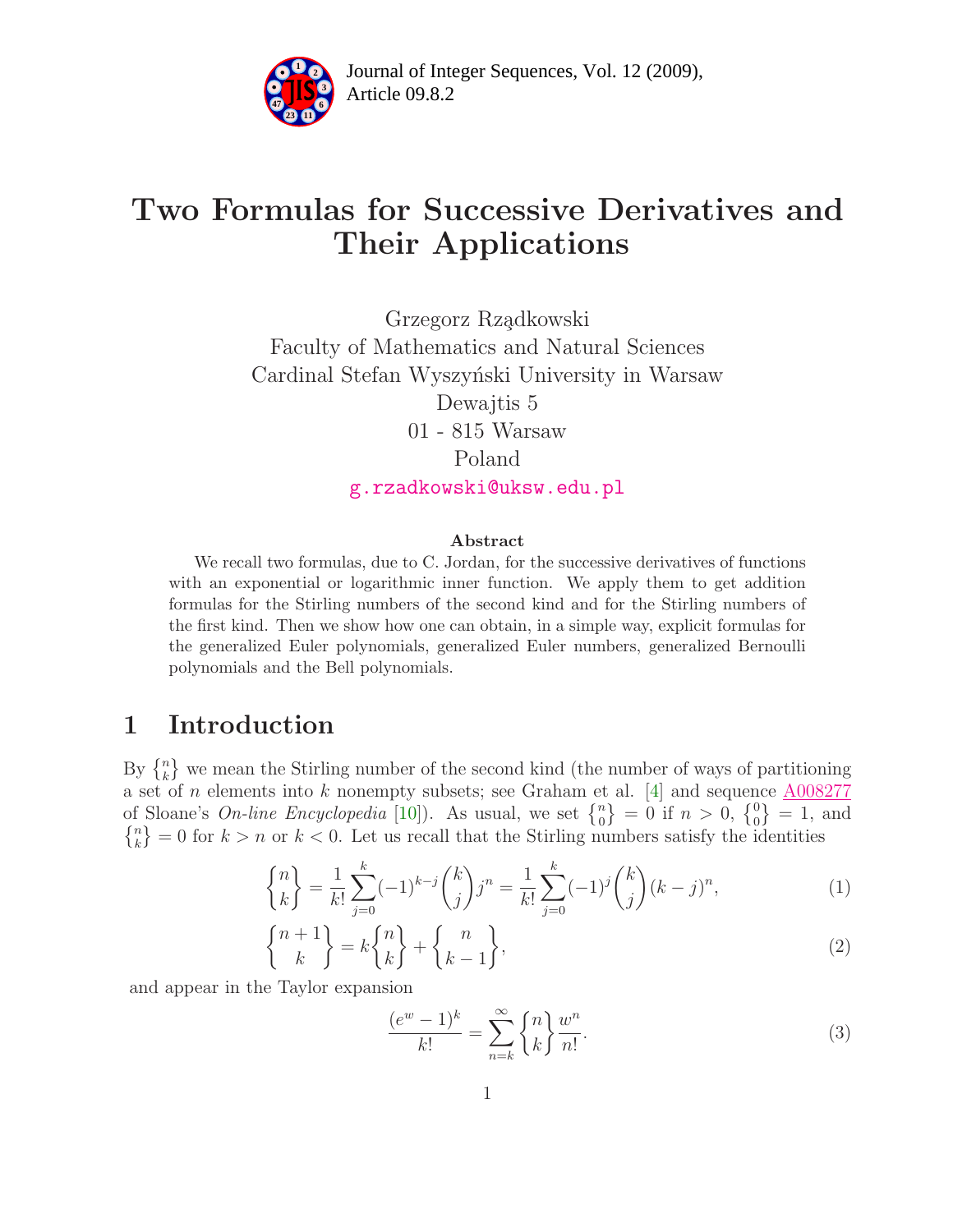<span id="page-1-0"></span>Peregrino [\[9\]](#page-9-2) proved the following addition formula for the Stirling numbers of the second kind

$$
\begin{Bmatrix} u+v \\ k \end{Bmatrix} = \sum_{j=0}^{v} \sum_{i=0}^{v} \binom{v}{i} k^{i} (-1)^{v+i+j} \begin{Bmatrix} v-i \\ j \end{Bmatrix} \begin{Bmatrix} u \\ k-j \end{Bmatrix}.
$$
 (4)

<span id="page-1-2"></span>By  $\left[\begin{matrix}n\\ k\end{matrix}\right]$  $\binom{n}{k}$  we denote the Stirling number of the first kind (number of ways of partitioning a set of *n* elements into *k* nonempty cycles, see [\[4\]](#page-9-0), sequence  $\underline{A008275}$  $\underline{A008275}$  $\underline{A008275}$  in [\[10\]](#page-9-1)). Similarly  $\begin{bmatrix} n \\ 0 \end{bmatrix}$  $\binom{n}{0} = 0$ if  $n > 0, \, \begin{bmatrix} 0 \\ 0 \end{bmatrix}$  $\binom{0}{0} = 1, \ \binom{n}{k}$  $\binom{n}{k} = 0$  for  $k > n$  or  $k < 0$ . The Stirling numbers of the first kind fulfil the recurrence formula

$$
\begin{bmatrix} n+1 \\ k \end{bmatrix} = n \begin{bmatrix} n \\ k \end{bmatrix} + \begin{bmatrix} n \\ k-1 \end{bmatrix}.
$$
 (5)

We use common notation for the falling factorial

$$
(x)_k = x(x-1)\cdots(x-k+1)
$$

and for the rising factorial (Pochhammer's symbol)

$$
x^{(k)} = x(x+1)\cdots(x+k-1).
$$

The paper is organized as follows. We recall and prove two formulas, due to C. Jordan [\[6\]](#page-9-3), in section 2. The formulas involve Stirling numbers of both kinds. Since the original Peregrino's proof of  $(4)$ , by induction on v, is long we give shorter and more direct proof of his formula and similar formulas in section 3. We prove addition formulas for Stirling numbers of the first kind in section 4. Sections 5,6,7 are devoted to show explicit formulas respectively for generalized Euler polynomials, generalized Bernoulli polynomials and the Bell polynomials. All proofs, in the last three sections, are more simple and direct than the proofs which exist in the literature. In the case of generalized Bernoulli polynomials (and generalized Bernoulli numbers) our results seem to be new.

#### 2 Formulas for successive derivatives

We have the following formulas for successive derivatives of composite functions with the exponential, or the logarithmic, inner function.

**Lemma 1.** If  $f \in C^{\infty}(R)$  then the following formulas for the nth order  $(n = 1, 2, 3, ...)$ derivatives hold

$$
\frac{d^n}{dt^n}(f(e^t)) = \sum_{k=1}^n \binom{n}{k} f^{(k)}(e^t) e^{kt},\tag{6}
$$

<span id="page-1-1"></span>
$$
\frac{d^n}{dt^n}(f(\log t)) = \frac{1}{t^n} \sum_{k=1}^n (-1)^{n-k} \binom{n}{k} f^{(k)}(\log t). \tag{7}
$$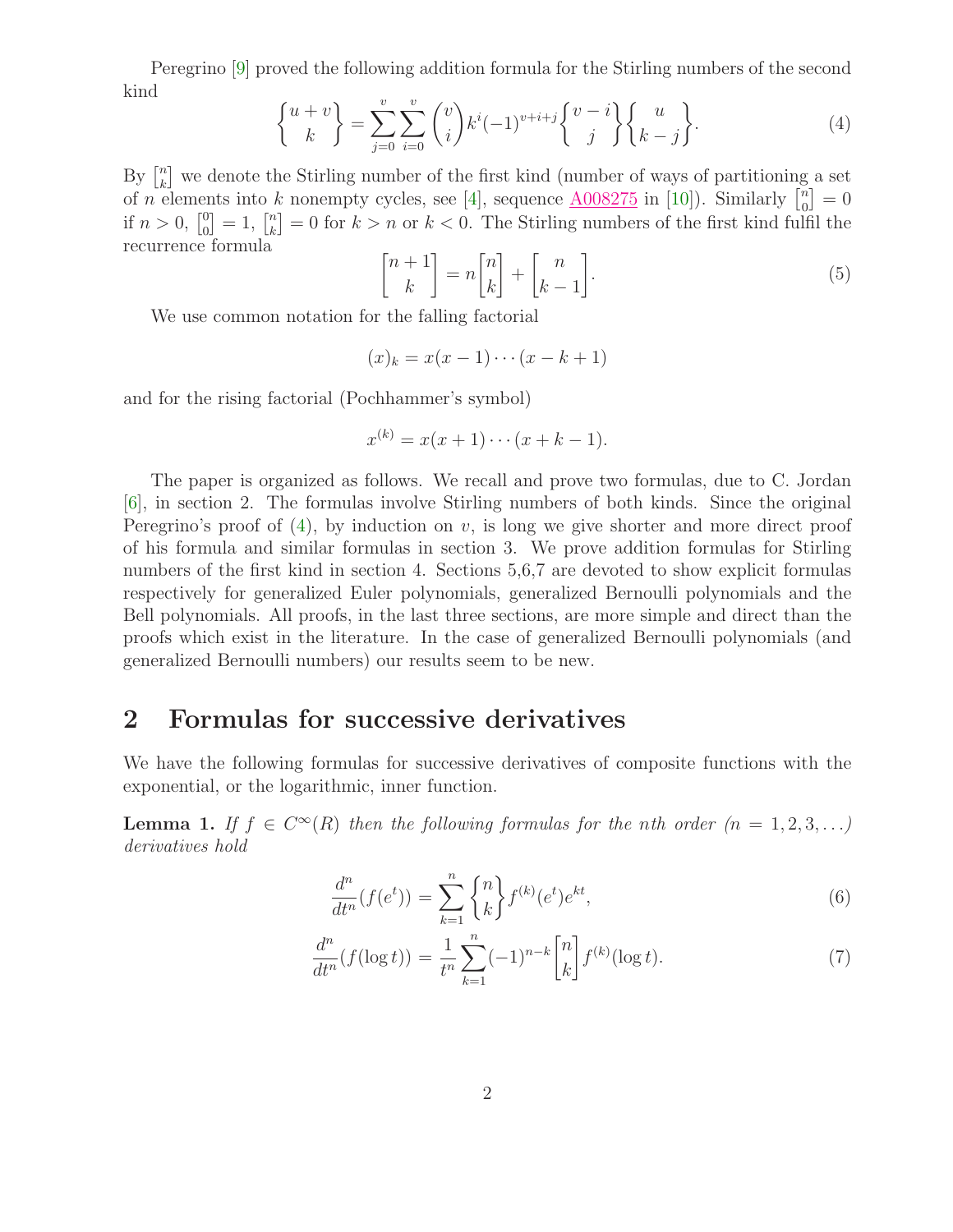*Proof.* To prove formula [\(6\)](#page-1-1), we proceed by induction with respect to n. Denote  $g(t) = f(e^t)$ . For  $n = 1$ , [\(6\)](#page-1-1) is obviously true. Let us suppose that for an integer n formula (6) holds. Then using [\(2\)](#page-0-0) we have

$$
g^{(n+1)}(t) = \frac{d}{dt} \left( \sum_{k=1}^{n} \binom{n}{k} f^{(k)}(e^t) e^{kt} \right)
$$
  
\n
$$
= \sum_{k=1}^{n} \binom{n}{k} (f^{(k+1)}(e^t) e^{(k+1)t} + kf^{(k)}(e^t) e^{kt})
$$
  
\n
$$
= f'(e^t) e^t + f^{(n+1)}(e^t) e^{(n+1)t}
$$
  
\n
$$
+ \sum_{k=2}^{n} \left( k \binom{n}{k} + \binom{n}{k-1} \right) f^{(k)}(e^t) e^{kt}
$$
  
\n
$$
= \sum_{k=1}^{n+1} \binom{n+1}{k} f^{(k)}(e^t) e^{kt},
$$

which ends the proof of  $(6)$ . Analogously, using  $(5)$ , formula  $(7)$  can be shown.

Formulas [\(6\)](#page-1-1), [\(7\)](#page-1-1) are known and can be found, with proofs based on finite differences, in the C. Jordan's book [\[6,](#page-9-3) pp. 205–206]. The formulas are given, as exercises without proofs and without direct referencing to [\[6\]](#page-9-3), also in the L. Comtet's book [\[2,](#page-9-4) Ex. 6, p. 157]. It is easy to see that formula  $(6)$  holds, with the same proof, for complex variable t and a holomorphic function f. Formula  $(7)$  holds for complex t, a branch of logarithm and a holomorphic function  $f$ .

For example if  $f(x) = x^m$ ,  $g(t) = e^{mt}$  then using [\(6\)](#page-1-1) we get

$$
g^{(n)}(t) = \sum_{k=1}^{n} \binom{n}{k} m(m-1)\cdots(m-k+1)e^{(m-k)t}e^{kt}.
$$
 (8)

<span id="page-2-1"></span>From the other side

<span id="page-2-0"></span>
$$
g^{(n)}(t) = m^n e^{mt},\tag{9}
$$

 $\Box$ 

and comparing [\(8\)](#page-2-0) with [\(9\)](#page-2-1) we obtain the well-known generating function for the Stirling numbers of the second kind

$$
\sum_{k=1}^{n} \binom{n}{k} (m)_k = m^n.
$$

# 3 Addition formulas for Stirling numbers of the second kind

Let us substitute  $f(x) = \exp(x)$  in [\(6\)](#page-1-1). We have

<span id="page-2-2"></span>
$$
(e^{e^t})^{(u+v)} = \sum_{k=1}^{u+v} \begin{Bmatrix} u+v \\ k \end{Bmatrix} e^{e^t} \cdot e^{kt}.
$$
 (10)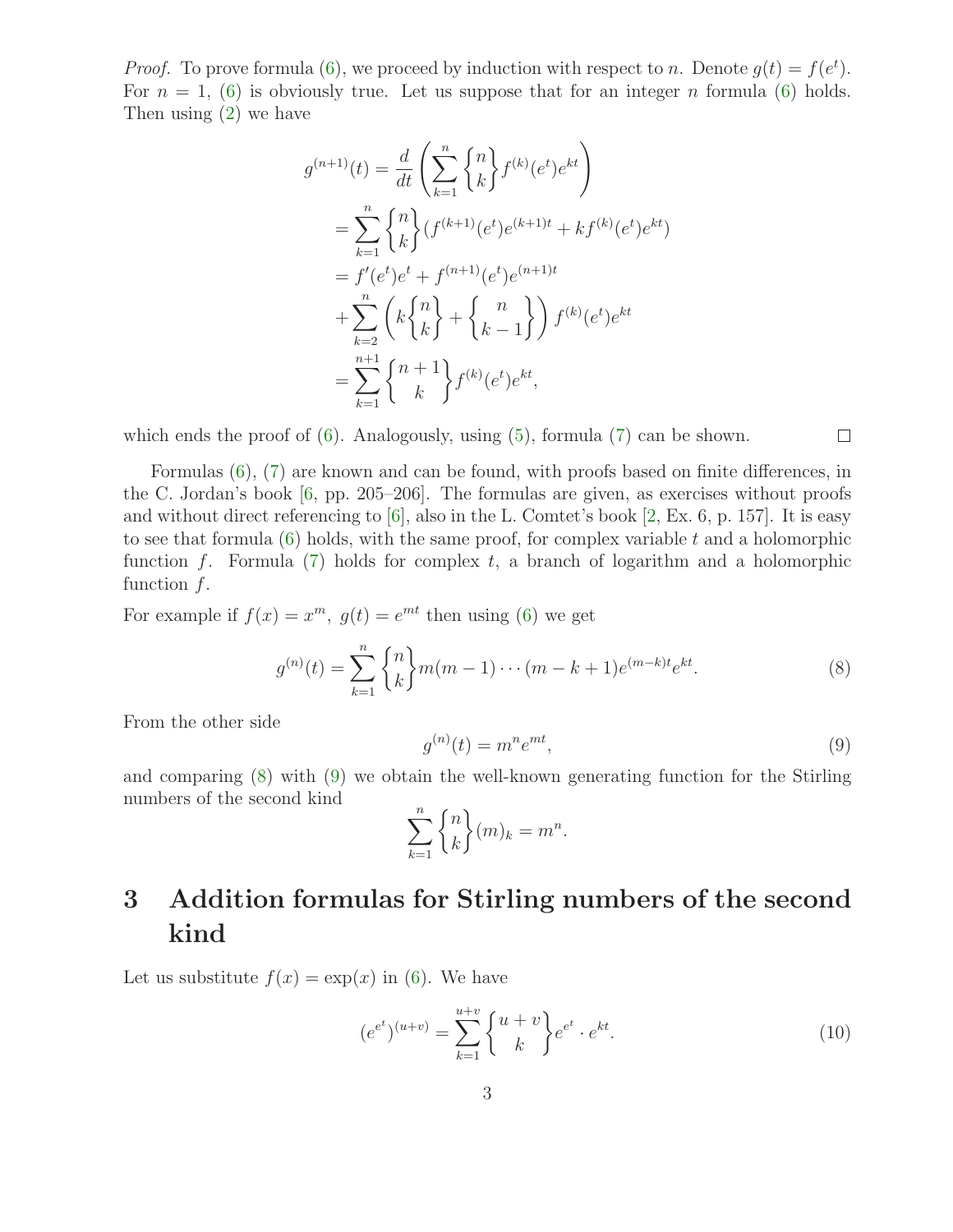From the other side

$$
(e^{e^t})^{(u)} = \sum_{n=1}^u \begin{Bmatrix} u \\ n \end{Bmatrix} e^{e^t} \cdot e^{nt}
$$

<span id="page-3-1"></span>and

$$
(e^{e^t})^{(u+v)} = [(e^{e^t})^{(u)}]^{(v)} = \sum_{n=1}^{u} {u \choose n} (e^{e^t} \cdot e^{nt})^{(v)}
$$
  

$$
= \sum_{n=1}^{u} {u \choose n} \sum_{m=0}^{v} {v \choose m} (\sum_{i=0}^{m} {m \choose i} e^{e^t} \cdot e^{it}) \cdot n^{v-m} e^{nt}
$$
  

$$
= \sum_{n=1}^{u} {u \choose n} \sum_{m=0}^{v} {v \choose m} (\sum_{i=0}^{m} {m \choose i} e^{e^t} \cdot e^{(i+n)t} n^{v-m}). \qquad (11)
$$

<span id="page-3-0"></span>Theorem 2. The following addition formula for the Stirling numbers of the second kind holds.

$$
\begin{Bmatrix} u+v \\ k \end{Bmatrix} = \sum_{n=1}^{k} \begin{Bmatrix} u \\ n \end{Bmatrix} \sum_{m=k-n}^{v} \binom{v}{m} \begin{Bmatrix} m \\ k-n \end{Bmatrix} n^{v-m}.
$$
 (12)

*Proof.* Formula [\(12\)](#page-3-0) follows by comparing the coefficients of  $e^{e^t}e^{kt}$  in [\(10\)](#page-2-2) and [\(11\)](#page-3-1) for  $i + n = k$ .  $\Box$ 

Denoting in [\(12\)](#page-3-0)  $m = v - i$ ,  $(i = 0, 1, 2, ..., v - k + n)$  we have

<span id="page-3-2"></span>
$$
\begin{Bmatrix} u+v \\ k \end{Bmatrix} = \sum_{n=1}^{k} \begin{Bmatrix} u \\ n \end{Bmatrix} \sum_{i=0}^{v-k+n} \binom{v}{i} \begin{Bmatrix} v-i \\ k-n \end{Bmatrix} n^{i},
$$

and then letting  $n = k - j$ ,  $(j = 0, 1, 2, \ldots, k - 1)$  we obtain

$$
\begin{Bmatrix} u+v \\ k \end{Bmatrix} = \sum_{j=0}^{k-1} \sum_{i=0}^{v-j} \binom{v}{i} (k-j)^i \binom{v-i}{j} \begin{Bmatrix} u \\ k-j \end{Bmatrix}.
$$
 (13)

Formula [\(4\)](#page-1-0) follows easily from [\(13\)](#page-3-2). To see this let us observe that the range of the variables  $i, j$  in [\(13\)](#page-3-2) can be changed to the same range as in [\(4\)](#page-1-0) i.e.,  $i, j = 0, 1, 2, \ldots, v$ . This is allowed because the number  $\begin{Bmatrix} u \\ k-j \end{Bmatrix}$  is zero if  $j \ge k$  and  $\begin{Bmatrix} v-i \\ j \end{Bmatrix}$  equals zero for  $j > v-i$  i.e., if  $i+j > v$ . We rearrange [\(13\)](#page-3-2) into [\(4\)](#page-1-0) using formulas [\(1\)](#page-0-0), for the symbol  $\{v_i^{-i}\}$ , respectively in the start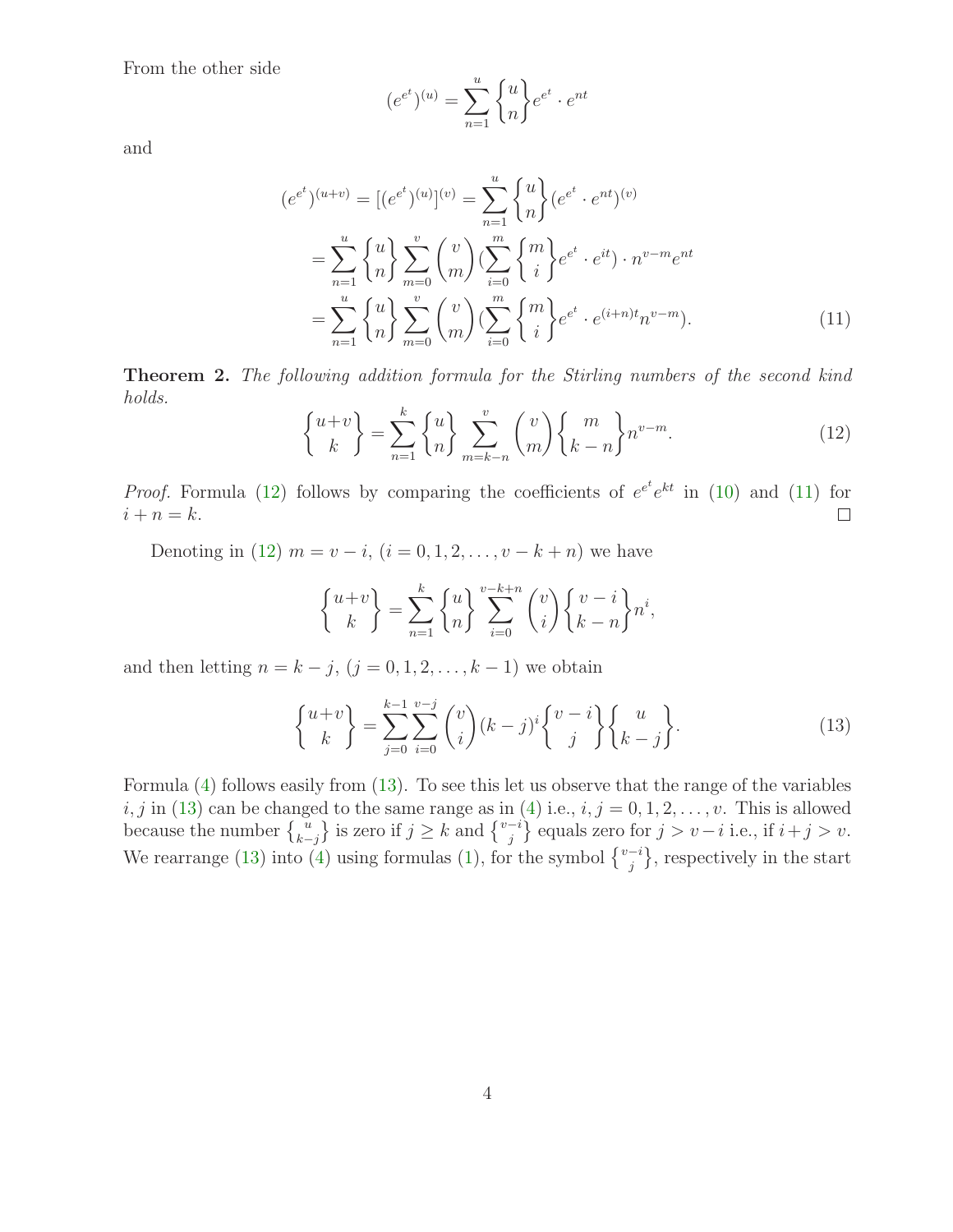and end of the following calculation:

$$
\begin{aligned}\n\left\{\n\begin{aligned}\n u+v \\
 k\n\end{aligned}\n\right\} &= \sum_{j=0}^{v} \sum_{i=0}^{v} \binom{v}{i} (k-j)^{i} \binom{v-i}{j} \binom{u}{k-j} \\
&= \sum_{j=0}^{v} \binom{u}{k-j} \sum_{i=0}^{v} \binom{v}{i} (k-j)^{i} \frac{1}{j!} \sum_{l=0}^{j} (-1)^{j-l} \binom{j}{l} t^{v-i} \\
&= \sum_{j=0}^{v} \binom{u}{k-j} \frac{1}{j!} \sum_{l=0}^{j} (-1)^{j-l} \binom{j}{l} \sum_{i=0}^{v} \binom{v}{i} (k-j)^{i} t^{v-i} \\
&= \sum_{j=0}^{v} \binom{u}{k-j} \frac{1}{j!} \sum_{l=0}^{j} (-1)^{j-l} \binom{j}{l} (k-j+l)^{v} \\
&= \sum_{j=0}^{v} \binom{u}{k-j} \frac{1}{j!} \sum_{l=0}^{j} (-1)^{j-l} \binom{j}{l} \sum_{i=0}^{v} (-1)^{v-i} \binom{v}{i} k^{i} (j-l)^{v-i} \\
&= \sum_{j=0}^{v} \binom{u}{k-j} \sum_{i=0}^{v} \binom{v}{i} k^{i} (-1)^{v+i+j} \frac{1}{j!} \sum_{l=0}^{j} (-1)^{l} \binom{j}{l} (j-l)^{v-i} \\
&= \sum_{j=0}^{v} \sum_{i=0}^{v} \binom{v}{i} k^{i} (-1)^{v+i+j} \binom{v-i}{j} \binom{u}{k-j}.\n\end{aligned}
$$

# 4 Addition formulas for Stirling numbers of the first kind

Let us substitute  $f(x) = \log x$  in [\(7\)](#page-1-1). We have  $(t > 1)$ 

<span id="page-4-0"></span>
$$
(\log \log t)^{(u+v)} = \frac{(-1)^{u+v+1}}{t^{u+v}} \sum_{k=1}^{u+v} \begin{bmatrix} u+v \\ k \end{bmatrix} \frac{(k-1)!}{\log^k t}.
$$
 (14)

From the other side

$$
(\log \log t)^{(u)} = \frac{(-1)^{u+1}}{t^u} \sum_{n=1}^u \begin{bmatrix} u \\ n \end{bmatrix} \frac{(n-1)!}{\log^n t}
$$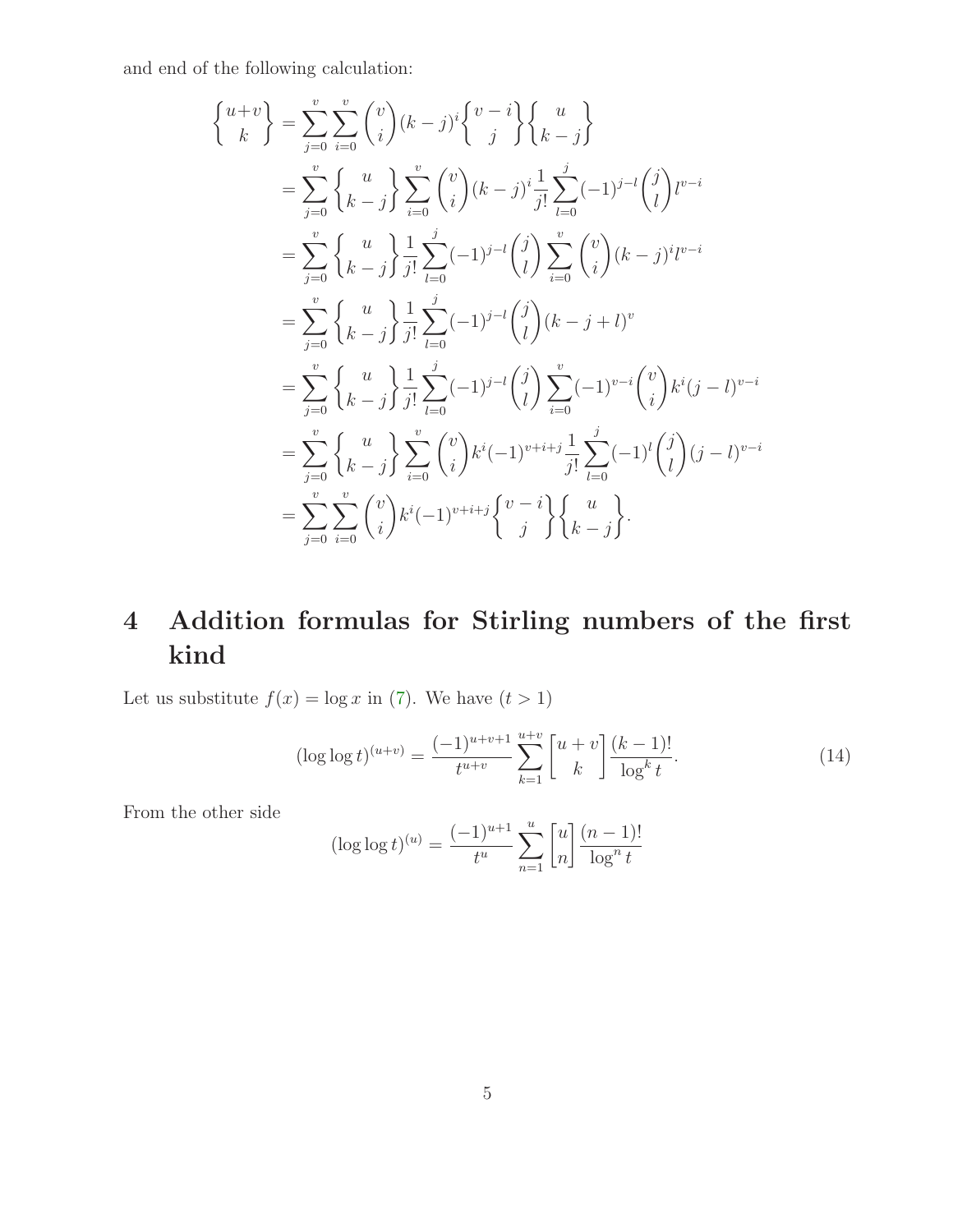<span id="page-5-0"></span>and by using the Leibniz formula and formula [\(7\)](#page-1-1) for  $g(t) = (\log t)^{-n}$  we get

$$
(\log \log t)^{(u+v)} = [(\log \log t)^{(u)}]^{(v)}
$$
  
\n
$$
= (-1)^{u+1} \sum_{n=1}^{u} {u \choose n} (n-1)! \left(\frac{1}{\log^{n} t} \cdot \frac{1}{t^{u}}\right)^{(v)}
$$
  
\n
$$
= (-1)^{u+1} \sum_{n=1}^{u} (n-1)! {u \choose n} \sum_{m=1}^{v} {v \choose m} \left(\frac{1}{\log^{n} t}\right)^{(m)} \left(\frac{1}{t^{u}}\right)^{(v-m)}
$$
  
\n
$$
= (-1)^{u+1} \sum_{n=1}^{u} (n-1)! {u \choose n} \sum_{m=1}^{v} {v \choose m} \frac{(-u)_{v-m}}{t^{u+v-m}}
$$
  
\n
$$
\times \frac{1}{t^{m}} \sum_{i=0}^{m} (-1)^{m-i} {m \choose i} \frac{(-n)_{i}}{(\log t)^{n+i}}.
$$
 (15)

<span id="page-5-2"></span>Theorem 3. The following addition formula for the Stirling numbers of the first kind holds.

$$
\begin{bmatrix} u+v \\ k \end{bmatrix} = \sum_{j=0}^{v} \sum_{i=0}^{v} \binom{v}{i} u^{(i)} \begin{bmatrix} v-i \\ j \end{bmatrix} \begin{bmatrix} u \\ k-j \end{bmatrix}.
$$
 (16)

*Proof.* By comparing the coefficients of  $(t^{u+v} \log^k t)^{-1}$  in [\(14\)](#page-4-0) and [\(15\)](#page-5-0) for  $i+n=k$ ,  $i=k-n$ we get

$$
\begin{aligned} \begin{bmatrix} u+v \\ k \end{bmatrix} (k-1)! &= (-1)^v \sum_{n=1}^k (n-1)! \begin{bmatrix} u \\ n \end{bmatrix} (-n)_{k-n} \\ & \times \sum_{m=k-n}^v \binom{v}{m} (-u)_{v-m} (-1)^{m-k+n} \begin{bmatrix} m \\ k-n \end{bmatrix} \end{aligned}
$$

and then using the identities

<span id="page-5-1"></span>
$$
\frac{(n-1)!(-n)_{k-n}}{(k-1)!} = (-1)^{k-n}, \quad (-u)_{v-m}(-1)^{v-m} = u^{(v-m)}
$$

we obtain the formula

$$
\begin{bmatrix} u+v \\ k \end{bmatrix} = \sum_{n=1}^{k} \begin{bmatrix} u \\ n \end{bmatrix} \sum_{m=k-n}^{v} \binom{v}{m} u^{(v-m)} \begin{bmatrix} m \\ k-n \end{bmatrix} . \tag{17}
$$

By the same manner as for the Stirling numbers of the second kind, formula [\(17\)](#page-5-1) can be rearranged to the form [\(16\)](#page-5-2).  $\Box$ 

## 5 Generalized Euler polynomials

The generalized Euler polynomials  $E_n^{\mu}(z)$  of degree  $n = 0, 1, 2, \ldots$ , complex order  $\mu$  and complex argument  $z$  (see Nörlund  $[8]$ ) can be defined by the generating function

$$
\sum_{n=0}^{\infty} \frac{E_n^{\mu}(z)}{n!} w^n = \frac{2^{\mu} e^{wz}}{(e^w + 1)^{\mu}}, \qquad |w| < \pi.
$$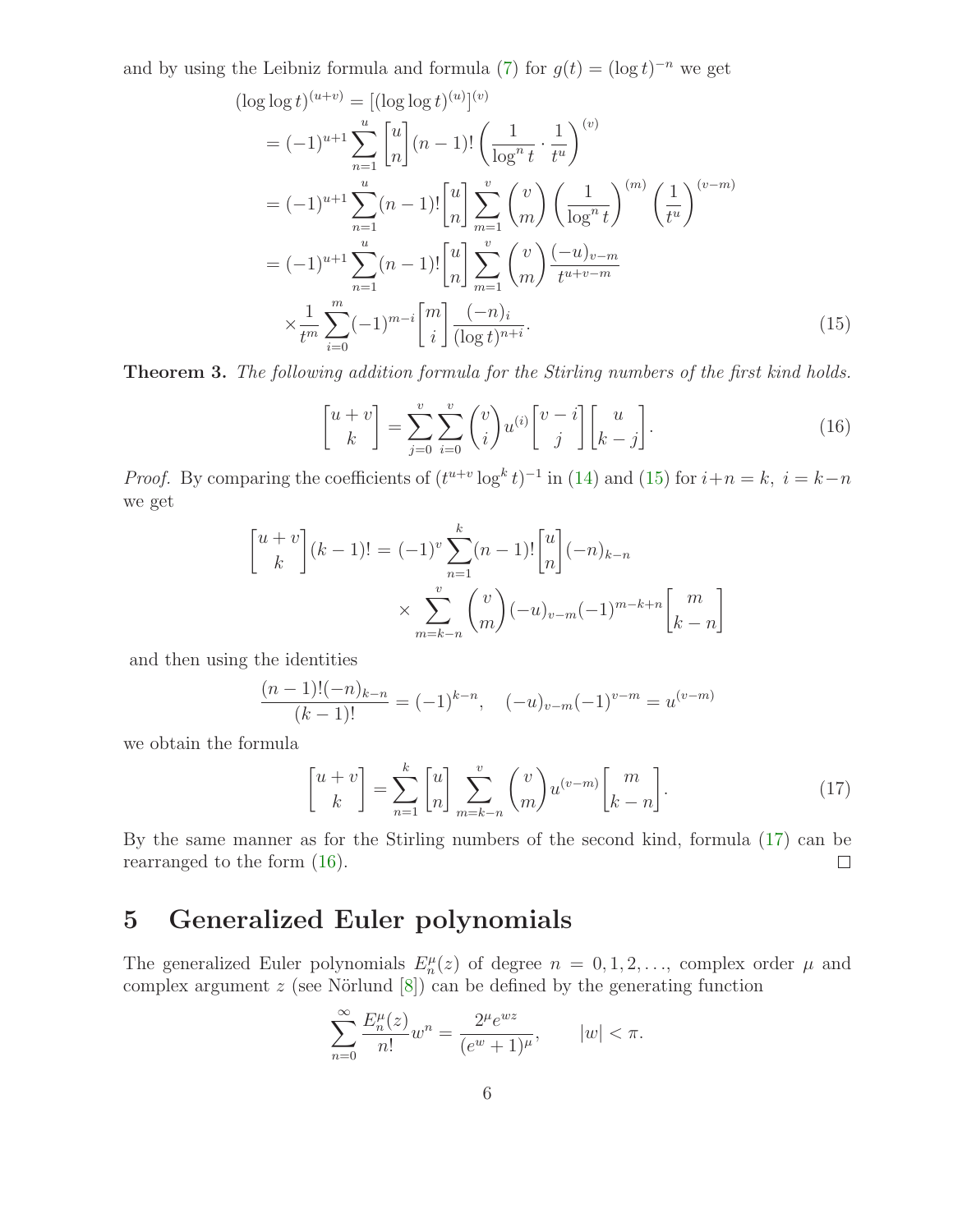The generalized Euler polynomials play an important role in the calculus of finite differences. We will show, in a very easy way, an explicit formula for the Euler polynomial  $E_n^{\mu}(z)$ . By  $(6)$  we get

$$
\frac{d^m}{dw^m} \frac{1}{(e^w + 1)^\mu} = \sum_{k=1}^m \binom{m}{k} (-\mu)_k \frac{e^{kw}}{(e^w + 1)^{\mu+k}}
$$

and then by the Leibniz formula

$$
\frac{d^n}{dw^n} \frac{2^{\mu} e^{wz}}{(e^w + 1)^{\mu}} = 2^{\mu} \left( \frac{z^n e^{wz}}{(e^w + 1)^{\mu}} + \sum_{m=1}^n {n \choose m} \sum_{k=1}^m {m \choose k} (-\mu)_k \frac{e^{kw} e^{wz} z^{n-m}}{(e^w + 1)^{\mu+k}} \right).
$$

<span id="page-6-0"></span>Thus

$$
E_n^{\mu}(z) = \frac{d^n}{dw^n} \frac{2^{\mu} e^{wz}}{(e^w + 1)^{\mu}} \bigg|_{w=0} = z^n + \sum_{m=1}^n \binom{n}{m} z^{n-m} \sum_{k=1}^m \binom{m}{k} \frac{(-\mu)_k}{2^k}.
$$
 (18)

<span id="page-6-1"></span>Another approach to formula [\(18\)](#page-6-0) is presented by Howard [\[5\]](#page-9-6). Putting in (18)  $z = 0$  we obtain the following explicit formula (see Todorov [\[12\]](#page-10-0)) for the generalized Euler number  $E_n^{\mu}$ 

$$
E_n^{\mu} = E_n^{\mu}(0) = \sum_{k=1}^n \binom{n}{k} \frac{(-\mu)_k}{2^k}.
$$
\n(19)

Luo [\[7\]](#page-9-7) deals with the Apostol–Euler polynomials, which are a further generalization of the polynomials  $\{E_n^{\mu}(z)\}\$ . Formula [\(19\)](#page-6-1) coincides, as a particular case, with formula (32) of this paper.

#### 6 Generalized Bernoulli polynomials

The generalized Bernoulli polynomials  $B_n^{\mu}(z)$  of degree  $n = 0, 1, 2, \ldots$ , complex order  $\mu$  and complex argument  $z$  (see Nörlund  $[8]$ ) can be defined by the generating function

$$
\sum_{n=0}^{\infty} \frac{B_n^{\mu}(z)}{n!} w^n = \frac{w^{\mu} e^{wz}}{(e^w - 1)^{\mu}}, \qquad |w| < 2\pi.
$$

We will show that by applying formula  $(6)$  one can obtain explicit formulas for the polynomials and then for the generalized Bernoulli numbers  $B_n^{\mu} = B_n^{\mu}(0)$ . Our approach can be seen as consistent with the spirit of the paper of Gould [\[3\]](#page-9-8).

<span id="page-6-2"></span>Using [\(6\)](#page-1-1) and the Leibniz formula we get successively

$$
\frac{d^j}{dw^j} \frac{1}{(e^w - 1)^\mu} = \sum_{k=0}^j \binom{j}{k} (-\mu)_k \frac{e^{kw}}{(e^w - 1)^{\mu + k}},
$$

$$
\frac{d^m}{dw^m} \frac{w^\mu}{(e^w - 1)^\mu} = \sum_{j=0}^m \binom{m}{j} \sum_{k=0}^j \binom{j}{k} \frac{(-\mu)_k e^{kw}}{(e^w - 1)^{\mu + k}} (\mu)_{m-j} w^{\mu - m + j}
$$
(20)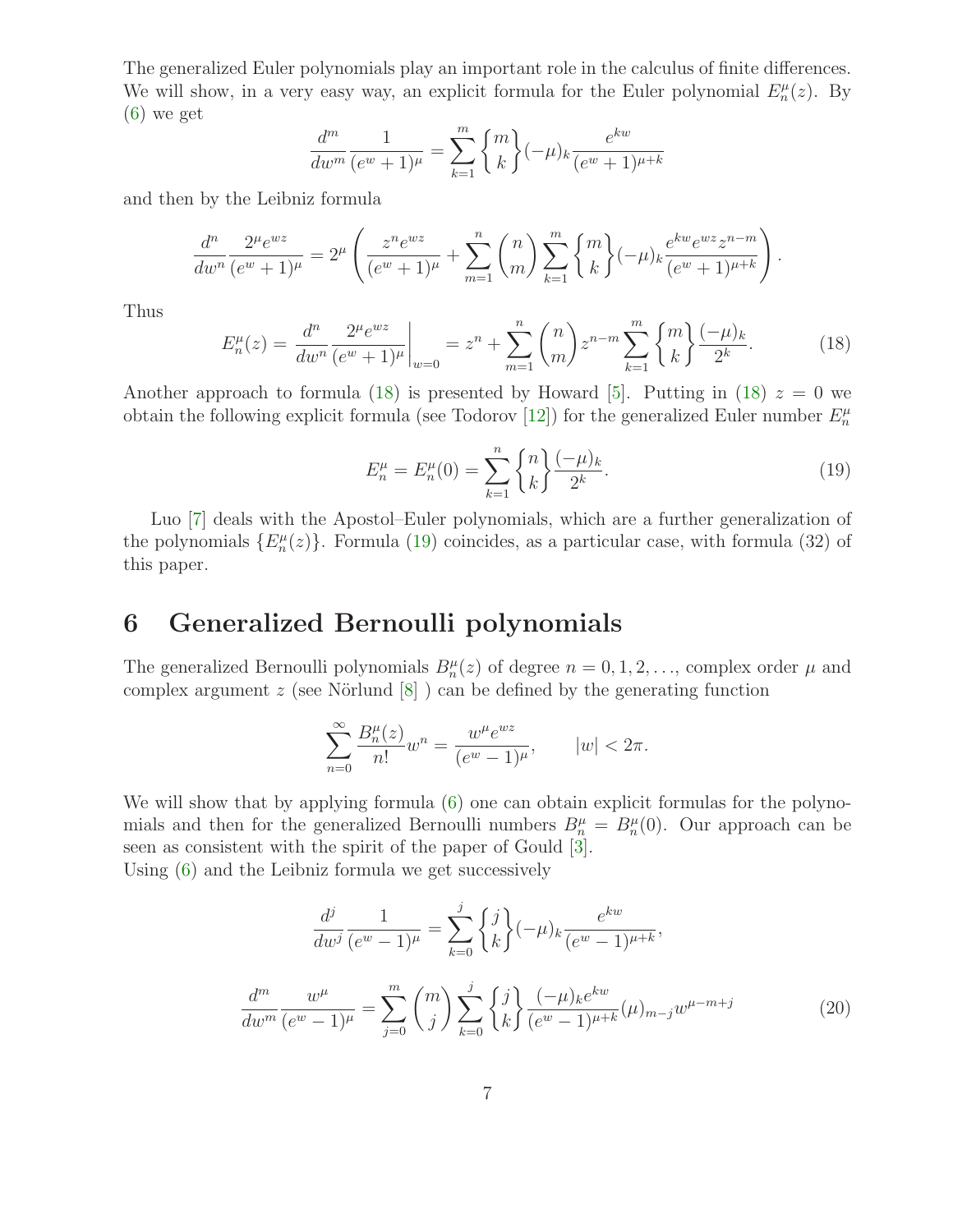<span id="page-7-0"></span>and

$$
\frac{d^n}{dw^n} \frac{w^{\mu} e^{wz}}{(e^w - 1)^{\mu}} = \frac{w^{\mu} z^n e^{wz}}{(e^w - 1)^{\mu}} + \sum_{m=1}^n {n \choose m} \left( \frac{d^m}{dw^m} \frac{w^{\mu}}{(e^w - 1)^{\mu}} \right) z^{n - m} e^{wz}.
$$
 (21)

Rewriting the right hand side of [\(20\)](#page-6-2) into the form

$$
\frac{w^{\mu+m}}{(e^w-1)^{\mu+m}}\left(\frac{1}{w^{2m}}\sum_{j=0}^m \binom{m}{j}(\mu)_{m-j}\sum_{k=0}^j \binom{j}{k}(-\mu)_k e^{kw}(e^w-1)^{m-k}w^j\right),
$$

using [\(3\)](#page-0-1) in the expression

$$
w^{j}e^{kw}(e^{w}-1)^{m-k} = w^{j}(e^{w}-1)^{m}\frac{e^{kw}}{(e^{w}-1)^{k}} = w^{j}(e^{w}-1)^{m}\left(1+\frac{1}{e^{w}-1}\right)^{k}
$$

$$
= w^{j}(e^{w}-1)^{m}\sum_{l=0}^{k} {k \choose l} \frac{1}{(e^{w}-1)^{l}} = w^{j}\sum_{l=0}^{k} {k \choose l} (e^{w}-1)^{m-l}
$$

$$
= w^{j}\sum_{l=0}^{k} {k \choose l} \sum_{i=m-l}^{\infty} (m-l)! \left\{ \frac{i}{m-l} \right\} \frac{w^{i}}{i!},
$$

and grouping terms of power  $w^{2m}$  we get

$$
\lim_{w \to 0} \frac{d^m}{dw^m} \frac{w^\mu}{(e^w - 1)^\mu} = \sum_{j=0}^m \binom{m}{j} (\mu)_{m-j} \sum_{k=0}^j \binom{j}{k} (-\mu)_k
$$

$$
\times \sum_{l=0}^k \binom{k}{l} \binom{2m-j}{m-l} \frac{(m-l)!}{(2m-j)!}.
$$

<span id="page-7-1"></span>Thus by [\(21\)](#page-7-0) we obtain the following explicit formula for the generalized Bernoulli polynomials

$$
B_n^{\mu}(z) = \frac{d^n}{dw^n} \frac{w^{\mu} e^{wz}}{(e^w - 1)^{\mu}} \Big|_{w=0} = z^n + \sum_{m=1}^n {n \choose m} z^{n-m} \sum_{j=0}^m {m \choose j} (\mu)_{m-j}
$$

$$
\times \sum_{k=0}^j {j \choose k} (-\mu)_k \sum_{l=0}^k {k \choose l} \frac{2m-j}{m-l} \frac{(m-l)!}{(2m-j)!}.
$$
(22)

Comparing it with the formula given by Srivastava and Todorov [\[11,](#page-9-9) Eq. (3), p. 510], we see that formula [\(22\)](#page-7-1) does not involve any hypergeometric function.

In particular, for  $\mu = 1$  we obtain the common Bernoulli polynomials

$$
B_n(z) = z^n - \frac{1}{2}z^{n-1} + \sum_{m=2}^n {n \choose m} z^{n-m}
$$
  
 
$$
\times \left( m \sum_{k=1}^{m-1} {m-1 \choose k} (-1)^k k! \sum_{l=0}^k {k \choose l} {m+1 \choose m-l} \frac{(m-l)!}{(m+1)!} + \sum_{k=1}^m {m \choose k} (-1)^k k! \sum_{l=0}^k {k \choose l} {m \choose m-l} \frac{(m-l)!}{m!} \right)
$$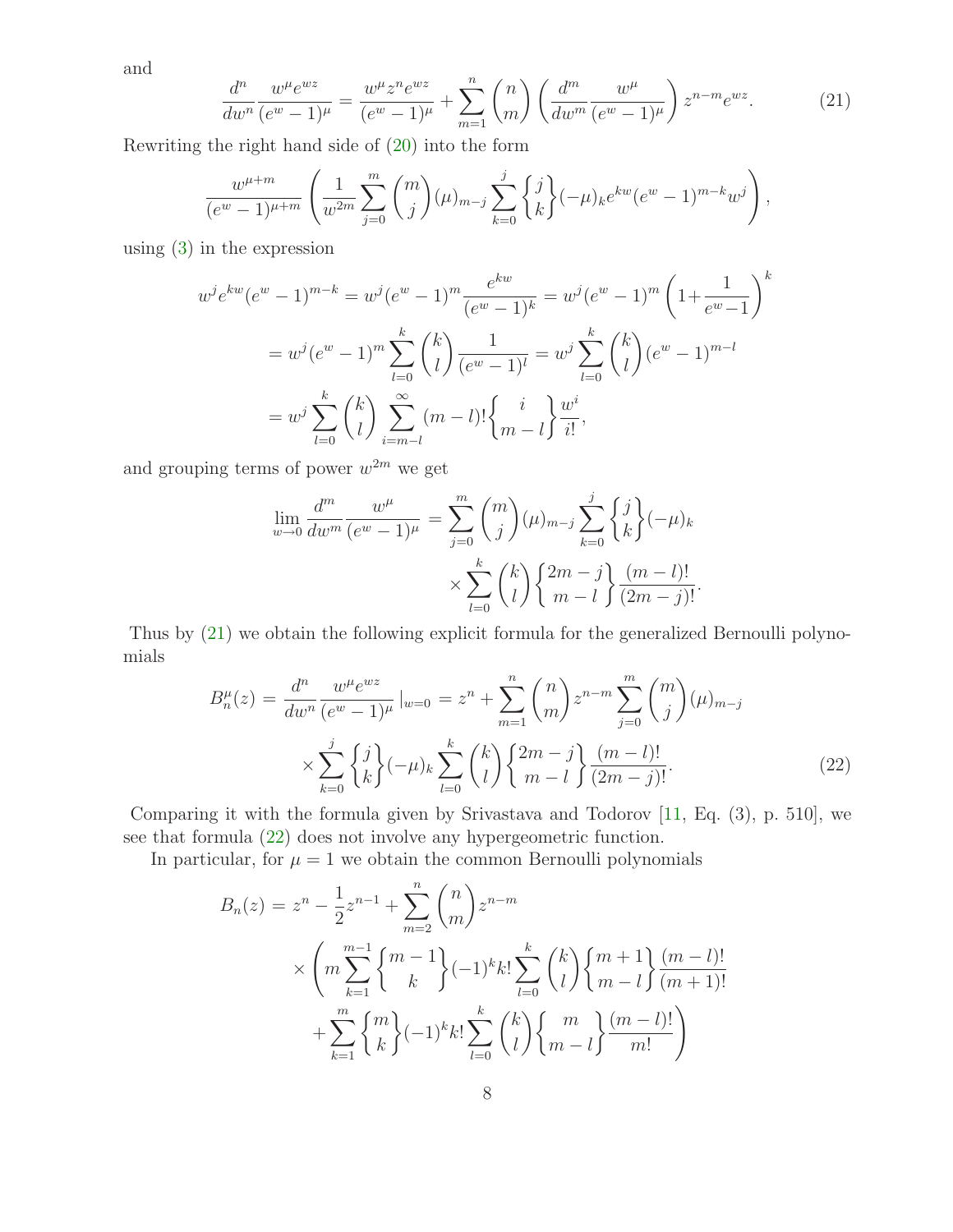<span id="page-8-0"></span>and putting  $z = 0$ , the common Bernoulli numbers

$$
B_n = n \sum_{k=1}^{n-1} {n-1 \choose k} (-1)^k k! \sum_{l=0}^k {k \choose l} {n+1 \choose n-l} \frac{(n-l)!}{(n+1)!}
$$
  
+ 
$$
\sum_{k=1}^n {n \choose k} (-1)^k k! \sum_{l=0}^k {k \choose l} {n \choose n-l} \frac{(n-l)!}{n!}.
$$
 (23)

Applying, to the expression [\(23\)](#page-8-0), the two identities

$$
\sum_{l=0}^{k} \binom{k}{l} \binom{n+1}{n-l} (n-l)! = \sum_{j=0}^{n-k} \binom{n-k}{j} (-1)^j (n-j)^{n+1},
$$
  

$$
\sum_{l=0}^{k} \binom{k}{l} \binom{n}{n-l} (n-l)! = \sum_{j=0}^{n-k} \binom{n-k}{j} (-1)^j (n-j)^n,
$$

and then the next two

$$
\sum_{k=1}^{n-1} \binom{n-1}{k} (-1)^k k! \binom{n-k}{j} = (-1)^{j+n+1} \sum_{k=0}^j \binom{n+1}{k} (-1)^k (j+1-k)^{n-1},
$$
  

$$
\sum_{k=1}^n \binom{n}{k} (-1)^k k! \binom{n-k}{j} = (-1)^{j+n} \sum_{k=0}^j \binom{n+1}{k} (-1)^k (j+1-k)^n
$$
  

$$
= (-1)^{j+n} \binom{n}{k},
$$

where  $\begin{cases} n \\ i \end{cases}$  $\binom{n}{j}$  are Eulerian numbers (see [\[4\]](#page-9-0), and  $\underline{A008292}$  $\underline{A008292}$  $\underline{A008292}$  in [\[10\]](#page-9-1)), we obtain the following formula for the nth Bernoulli number

j

$$
B_n = \frac{(-1)^n}{(n+1)!} \left[ n \sum_{j=0}^{n-1} (n-j)^{n+1} \sum_{k=0}^j (-1)^{k+1} \binom{n+1}{k} (j+1-k)^{n-1} + (n+1) \sum_{j=0}^{n-1} (n-j)^n \binom{n}{j} \right].
$$

# 7 Bell polynomials

The Bell polynomials  $B_n(z)$  can be defined by the generating function (see Bell [\[1\]](#page-9-10))

<span id="page-8-1"></span>
$$
\sum_{n=0}^{\infty} \frac{B_n(z)}{n!} w^n = e^{(e^w - 1)z}.
$$
\n(24)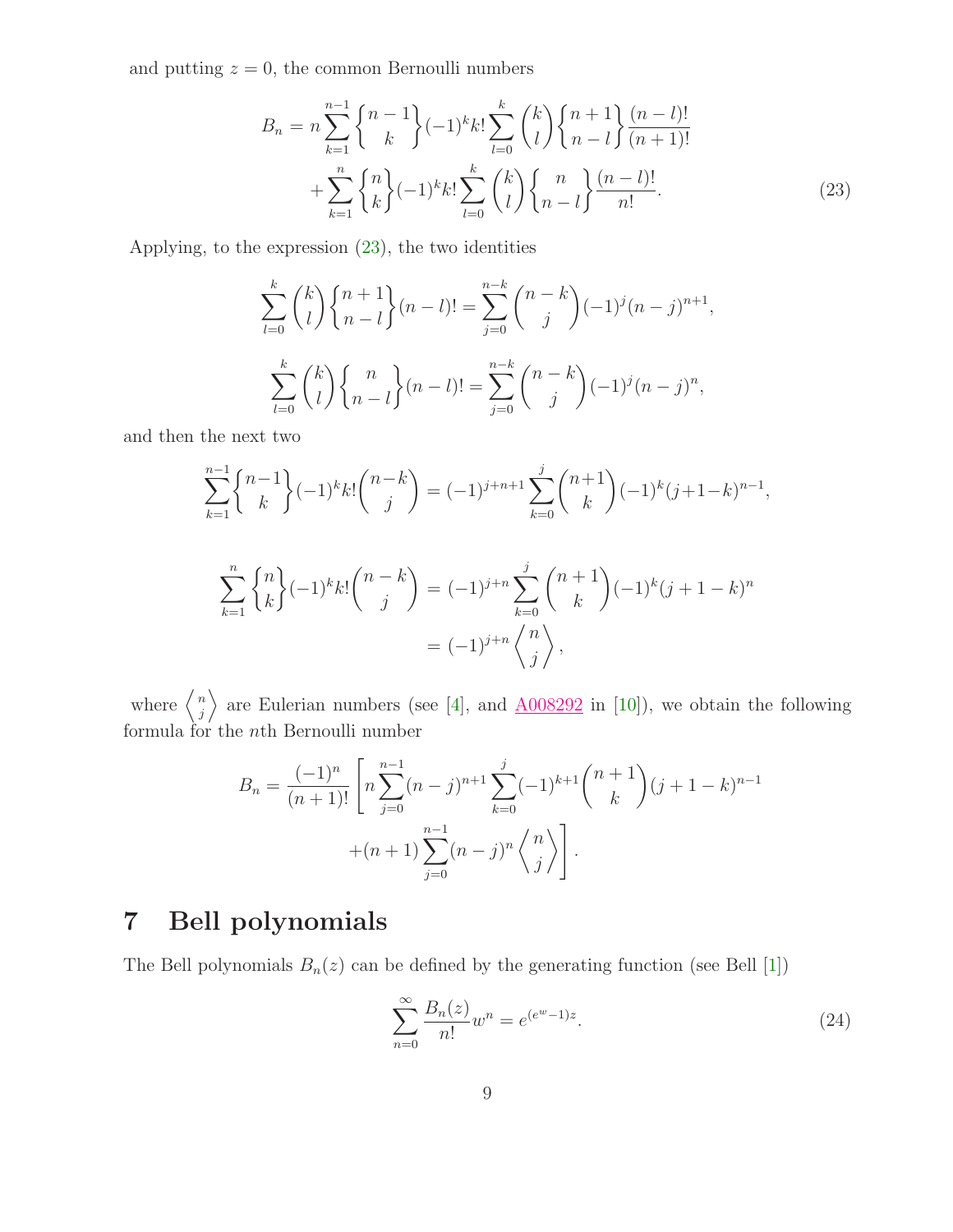Using  $(6)$  we compute the *n*th derivative of the right hand side of  $(24)$ 

$$
\frac{d^n}{dw^n}e^{(e^w-1)z} = \sum_{k=1}^n \binom{n}{k} e^{(e^w-1)z} e^{kw} z^k.
$$
\n(25)

The well known explicit formula for  $B_n(z)$ 

<span id="page-9-11"></span>
$$
B_n(z) = \sum_{k=1}^n \binom{n}{k} z^k,
$$

follows immediately from  $(25)$  by putting  $w = 0$ .

## 8 Acknowledgements

I would like to thank M. Skwarczyński, J. A. Rempala and K. Jezuita for valuable discussions during preparation of the paper and the anonymous referee for his/her helpful comments.

### <span id="page-9-10"></span>References

- <span id="page-9-4"></span>[1] E. T. Bell, Exponential polynomials, Ann. Math. 35 (1934), 258–277.
- <span id="page-9-8"></span>[2] L. Comtet, Advanced Combinatorics, D. Reidel Publishing Co., 1974.
- <span id="page-9-0"></span>[3] H. W. Gould, Explicit formula for Bernoulli numbers, Amer. Math. Monthly **78** (1972), 44–51.
- <span id="page-9-6"></span>[4] R. L. Graham, D. E. Knuth and O. Patashnik, Concrete Mathematics. A Foundation for Computer Science, Addison-Wesley Company, Inc., 1994.
- <span id="page-9-3"></span>[5] F. T. Howard, A theorem relating Potential and Bell polynomials, Discrete Math. 39 (1982), 129–143.
- <span id="page-9-7"></span>[6] C. Jordan, Calculus of Finite Differences, Chelsea P. Company, 1950.
- [7] Qiu-Ming Luo, Apostol-Euler polynomials of higher order and Gaussian hypergeometric functions, Taiwanese J. Math. 10 (2006), 917–925.
- <span id="page-9-5"></span><span id="page-9-2"></span>[8] N. E. Nörlund, *Vorlesungen über Differenzrechnung*, Springer, 1924.
- [9] R. S. Peregrino, The Lucas congruence for Stirling numbers of the second kind, Acta Arith. **94** (2000), 41–52.
- <span id="page-9-9"></span><span id="page-9-1"></span>[10] N. J. A. Sloane, The On-Line Encyclopedia of Integer Sequences, 2009. http://www.research.att.com/~njas/sequences/.
- [11] H. M. Srivastava, P. G. Todorov, An explicit formula for the generalized Bernoulli polynomials, J. Math. Anal. Appl., 130 (1988), 509–513.